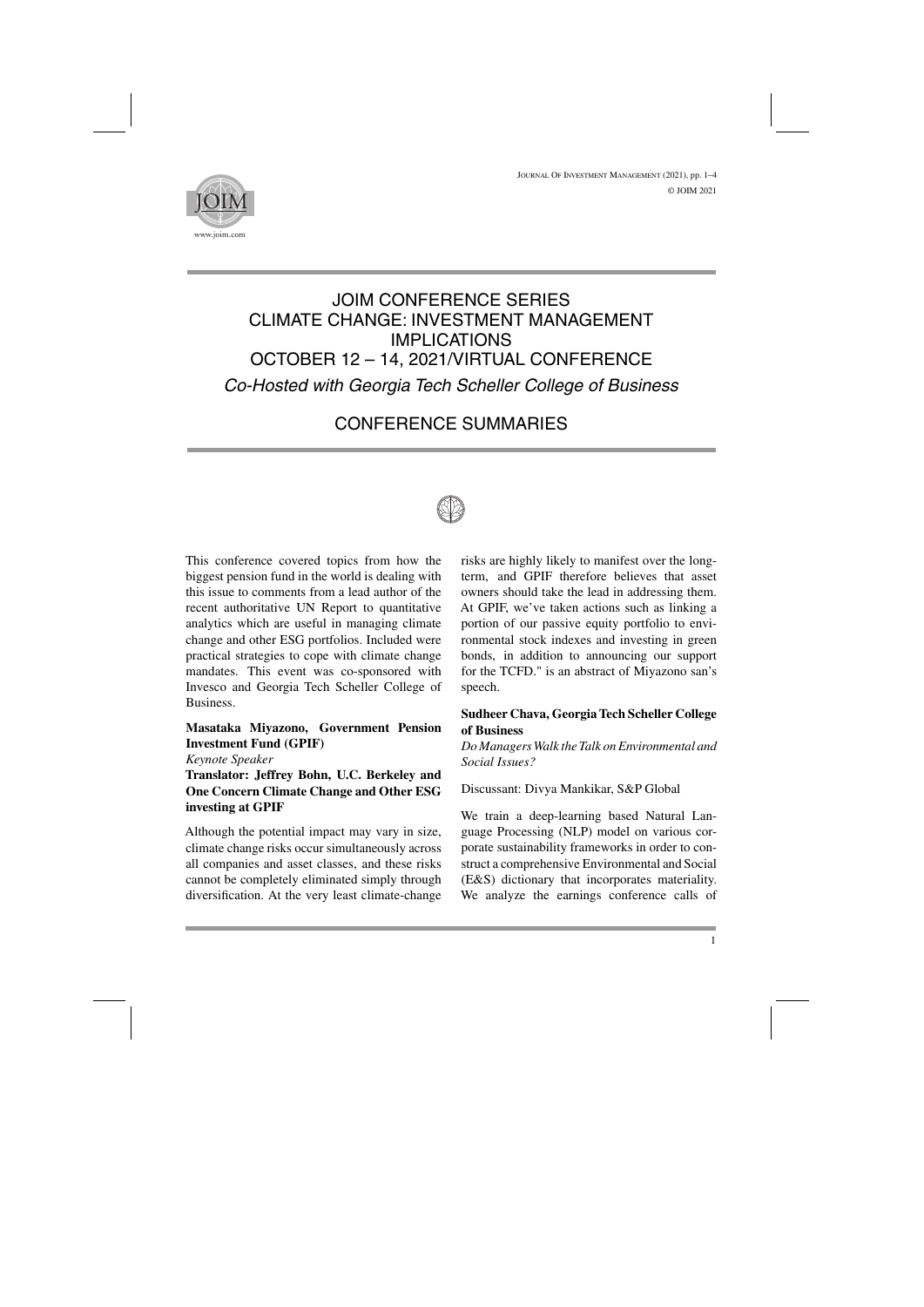U.S. public firms during 2007-2019 using this dictionary. We find that the discussion of environmental topics is associated with higher pollution abatement and more future green patents. Firms reduced their air pollution even after the U.S. announced its withdrawal from the Paris Agreement. Similarly, the discussion of social topics is positively associated with improved employee ratings. Overall, our results provide some evidence that firms do walk their talk on E&S issues.

#### **Kim Cobb, Georgia Tech**

*Climate Change in the 2020's and Beyond – The Bumpy Road to a Net-Zero World*

Discussant: Lukasz Pomorski, AQR Capital Management / Yale School of Management

The new Intergovernmental Panel on Climate Change Six Assessment Report brings into clear view the short and long term consequences of current greenhouse gas emissions trajectories. Notably, the report presents new and stronger evidence for physical links between rising greenhouse gases and a number of climate extremes, including drought, wildfires, extreme rainfall, tropical storms, and heat waves over land in the ocean. These extremes will challenge ecosystems and communities around the world, with the report noting that every single region in the world is already confronting multiple impacts of climate change. The report highlights that sustained, deep emissions cuts this decade are required to keep warming to the most ambitious target of 1.5C, which may allow for the initiation of global cooling by the second half of this century. Even so, sea levels will continue to rise every year for centuries to come, with the ultimate magnitude and rates of change dependent on how quickly we move towards net zero emissions. As Lead Author for the IPCC report, Dr. Cobb outlines the science behind these key findings, and outlines the scale of changes that would be required to achieve net zero emissions by 2050, with a particular focus on levers for action in the private sector.

#### **Elroy Dimson, University of Cambridge** *The Norway Model in Perspective*

## Discussant: Jay Raol, Invesco

Our 2012 paper on the Norway Model spotlighted that country's sovereign wealth fund. We argued that Norway provides a coherent and compelling approach to managing long-term pools of assets. Since then, the Norwegian Government Pension Fund has grown in scale and complexity, and its structure has evolved. Meanwhile, other models for asset management have been put forward. In this article we review Norway's investment strategy in the light of the last decade's experience, put it in a broader context by comparing Norway with alternative approaches, and re-examine the Fund's commitment to responsible investing. Since we wrote our earlier paper, environmental and social issues have come to the fore and there is still much to learn from the Norway Model.

#### **Robert Engle, NYU Stern School of Business**

*Climate Financial Risk: Portfolios and Stress Tests*

Discussant: Sam Peters, Clear Bridge Investments

- Climate change impacts asset prices as future expected damages and decarbonization are built into prices and the uncertainty of such events contribute to the risk. Assets highly exposed to such risks should receive a risk premium and portfolios which short such risks will have a negative alpha unless the market view on climate severity worsens.
- Factor mimicking portfolios correlated with climate news conditional on other risk factors are constructed from long positions in publicly available sustainable funds.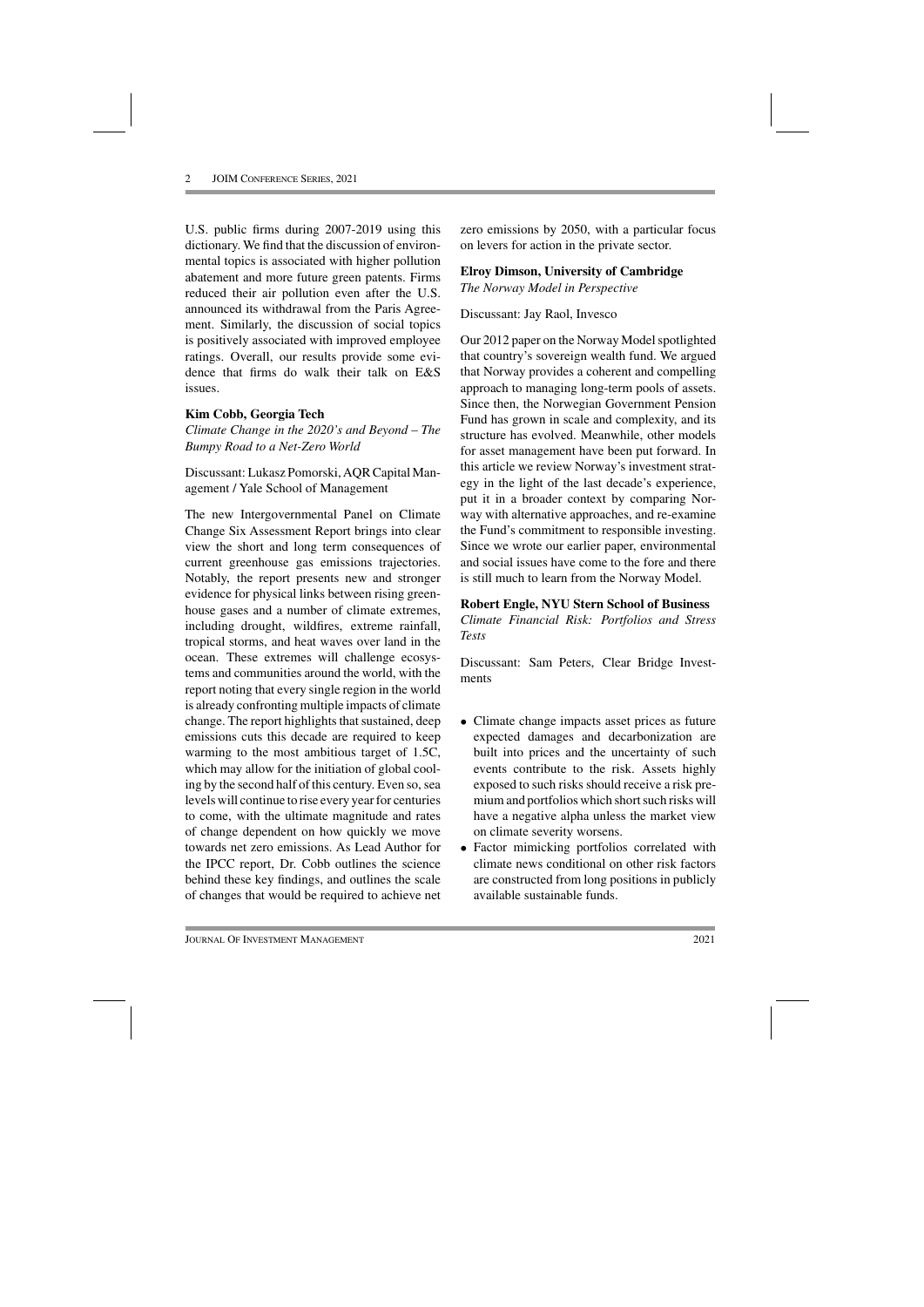• Such portfolios can be used to stress test banks for climate related shocks.

## **Stephen Horan, UNC Wilmington**

*The End of ESG*

Discussant: Jeff Hales with Sustainability Standards Board (SASB)/UT Austin

ESG strategies have experienced amassive inflow of capital over the past decade. Curiously, this has occurred despite investors having little concrete evidence that ESG investing is actually accomplishing its purported goals. Furthermore, it has happened without investors having the information, tools, and methods needed to evaluate and communicate their specific ESG values, objectives, and preferences. Without evidence of efficacy and clearly articulated investment objectives, it is impossible for investors with ESG intent to know if they are getting what they are paying for, to distinguish between investment managers based on nonfinancial objectives, or to improve the likelihood of achieving positive ESG investing outcomes. This paper highlights key challenges faced by ESG investors and portfolio managers implementing ESG investment mandates. It then seeks to address these challenges with the end of the ESG investment process in mind. Specifically, it focuses on relevant fund reporting, provides guidance on the information required to make informed ESG investing decisions, and proposes a performance evaluation and attribution framework to support the ESG investment management process.

#### **Robert Litterman, Kepos Capital**

*Measuring Comprehensive Carbon Prices of National Climate Policies*

Discussant: Alison Li, CalPERS

We measure the comprehensive carbon price from 2008 to 2019 resulting from climate policies

imposed by 25 high polluting countries that represent 82 percent of global carbon dioxide (CO2) emissions in 2019. Comprehensive carbon prices build upon previous notions—including explicit, effective, and implicit carbon prices—by incorporating a broad range of policies that reduce carbon emissions. We consider seven types of major market-based policies commonly used to create marginal incentives to reduce emissions: carbon taxes, emissions trading systems, fossil fuel taxes, fossil fuel subsidies, renewable portfolio standards, feed-in tariffs, and lowcarbon fuel standards. Comprehensive carbon prices represent the weighted average of marginal incentives imposed on polluters by country policy mixes.

#### **Andrew Lo, MIT Sloan School of Management** *Quantifying the Impact of Impact Investing*

Discussant: Mike Chen, Panagora Asset Management

We propose a quantitative framework for assessing the ?nancial impact of any form of impact investing, including socially responsible investing (SRI), environmental, social, and governance (ESG) objectives, and other non-?nancial investment criteria. We derive conditions under which impact investing detracts from, improves on, or is neutral to the performance of traditional mean-variance optimal portfolios, which depends on whether the correlations between the impact factor and unobserved excess returns are negative, positive, or zero, re-spectively. Using Treynor-Black portfolios to maximize the riskadjusted returns of impact portfolios, we propose a quantitative measure for the ?nancial reward, or cost, of impact investing compared to passive index benchmarks. We illustrate our approach with applications to biotech venture philanthropy, divesting from "sin" stocks, investing in ESG, and "meme" stock ralleys such as GameStop in 2021.